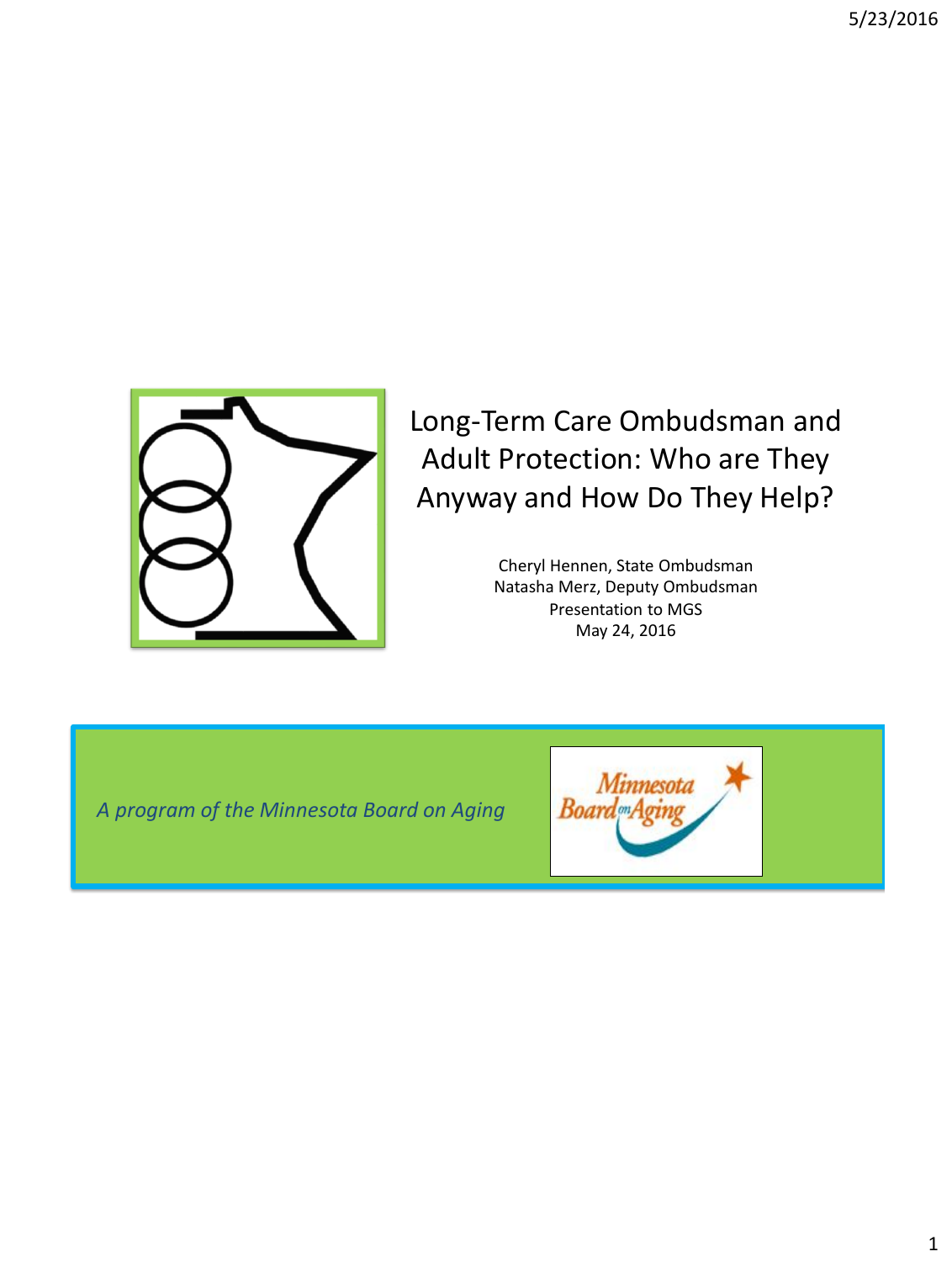

- Background
- Role of the Ombudsman, generally
- How we work with Adult Protection
- Case examples
- Policy issues, if time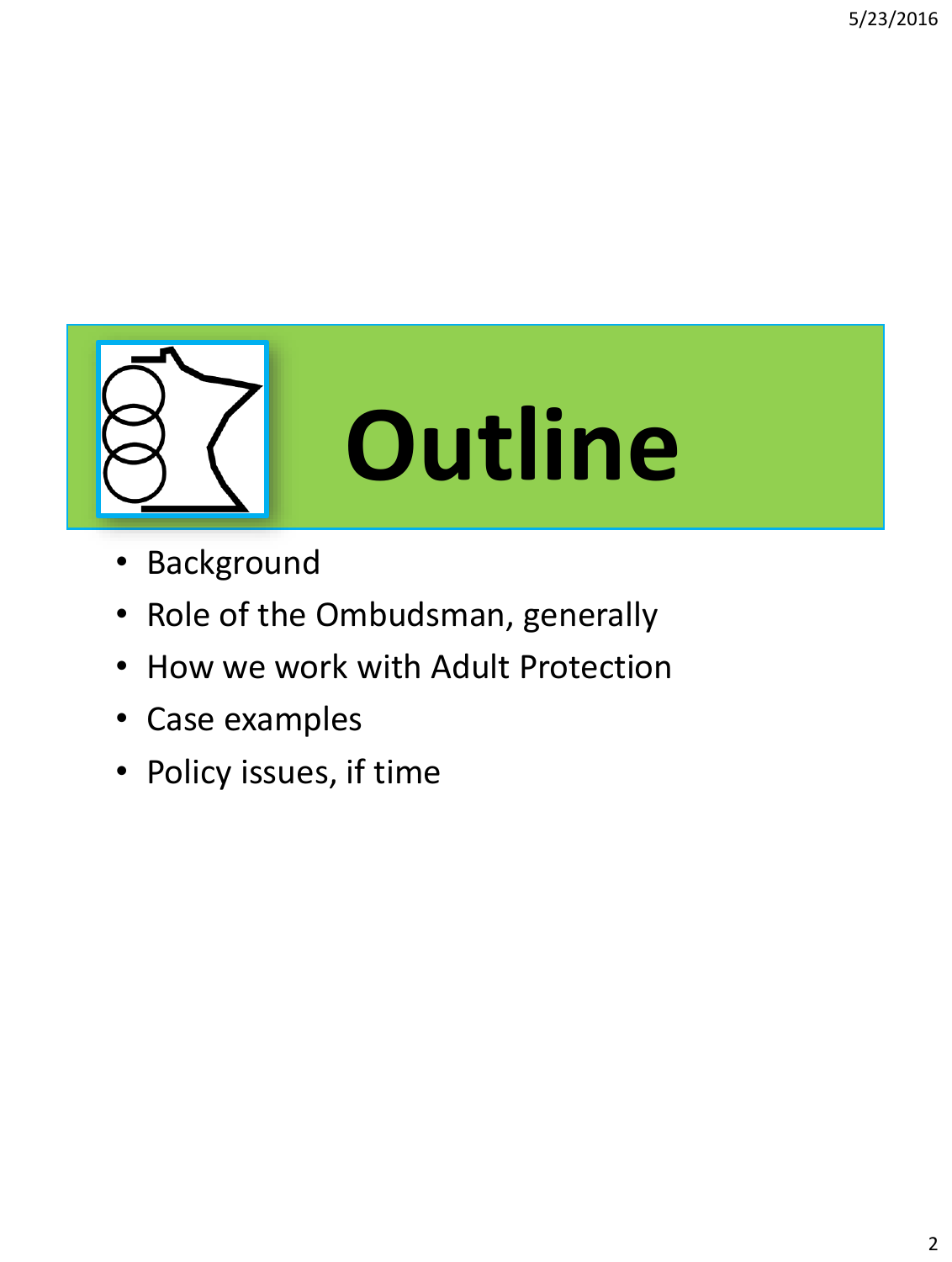

Office of Ombudsman for Long-Term Care (OOLTC) works to enhance the quality of life and quality of services for long-term care consumers through advocacy, education and empowerment.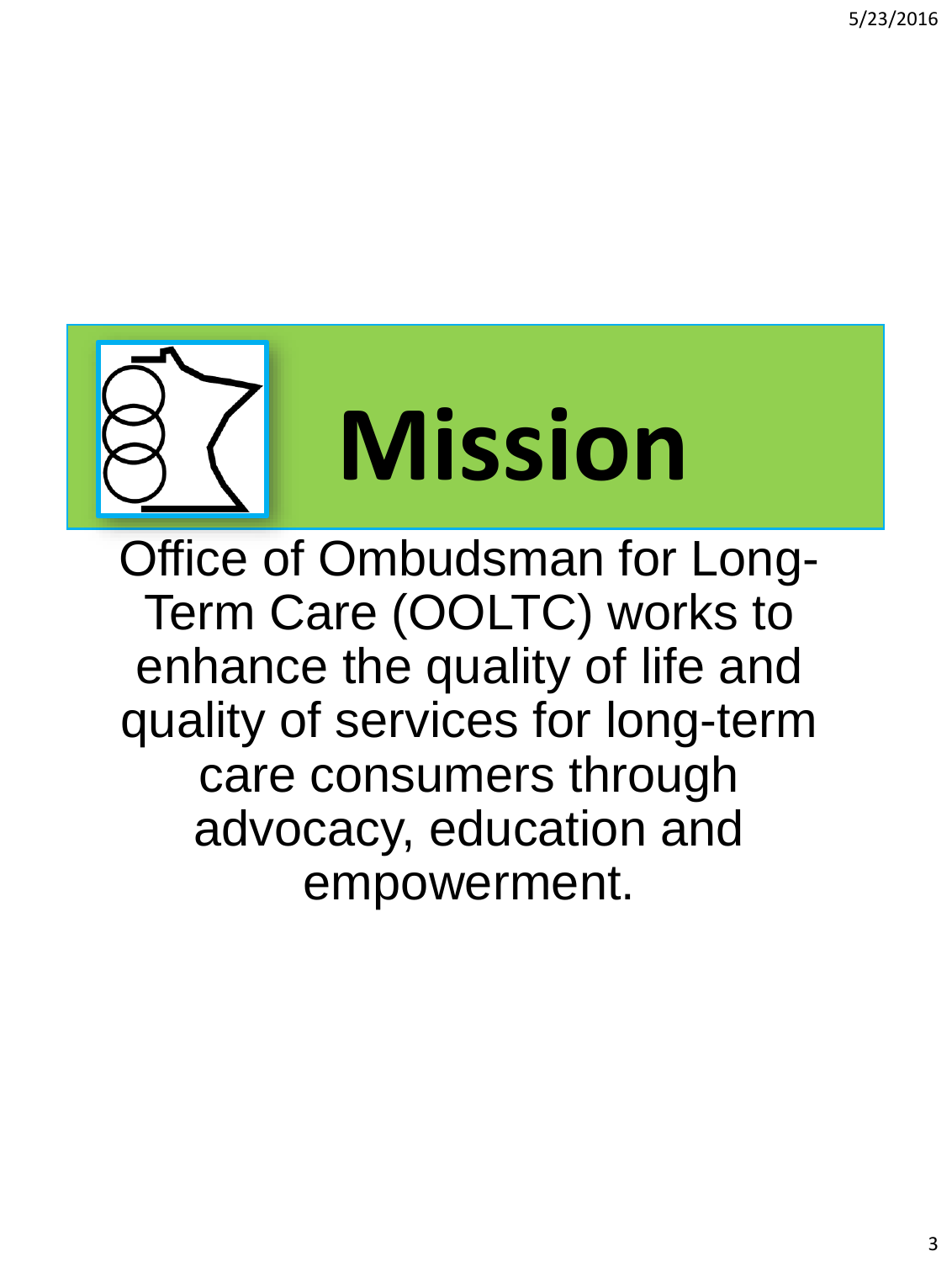

OOLTC envisions a time when *all* consumers receive high quality, affordable health and long-term care services to meet individual needs and preferences. Our vision ensures that consumers of long-term care will have:

- choices about where to live and where to receive care
- flexibility in choosing caregivers
- fair service costs to ensure choices
- rights, standards, and consumer protections
- individualized care and services tailored to meet individual needs, rather than service-provider needs.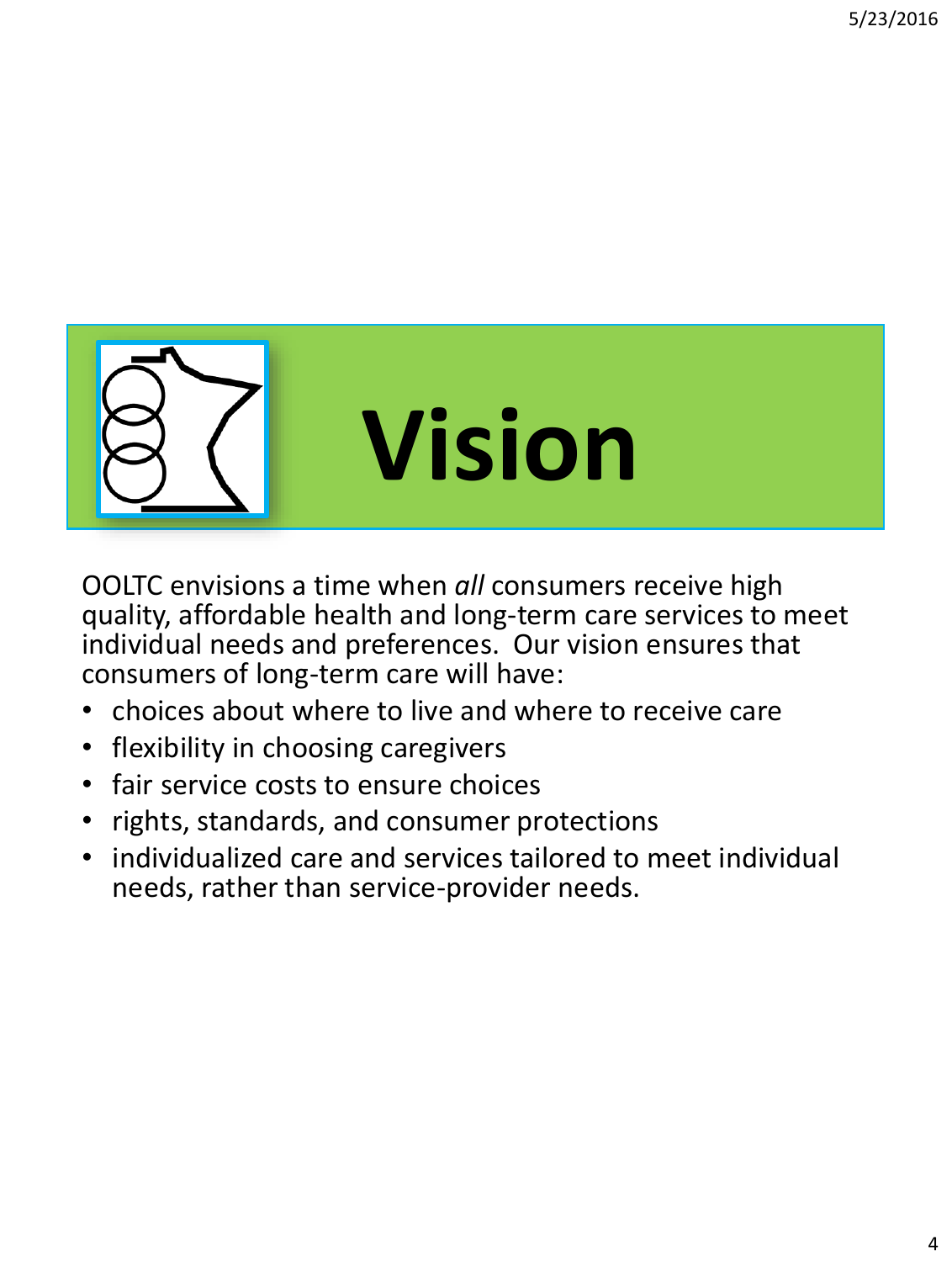

- A program of the Older Americans Act
	- 1978 amendment enshrined ombudsman program into statute
- Administered through the Minnesota Board on Aging since 1980
- Central office in St. Paul
- Regional Ombudsman offices throughout **Minnesota**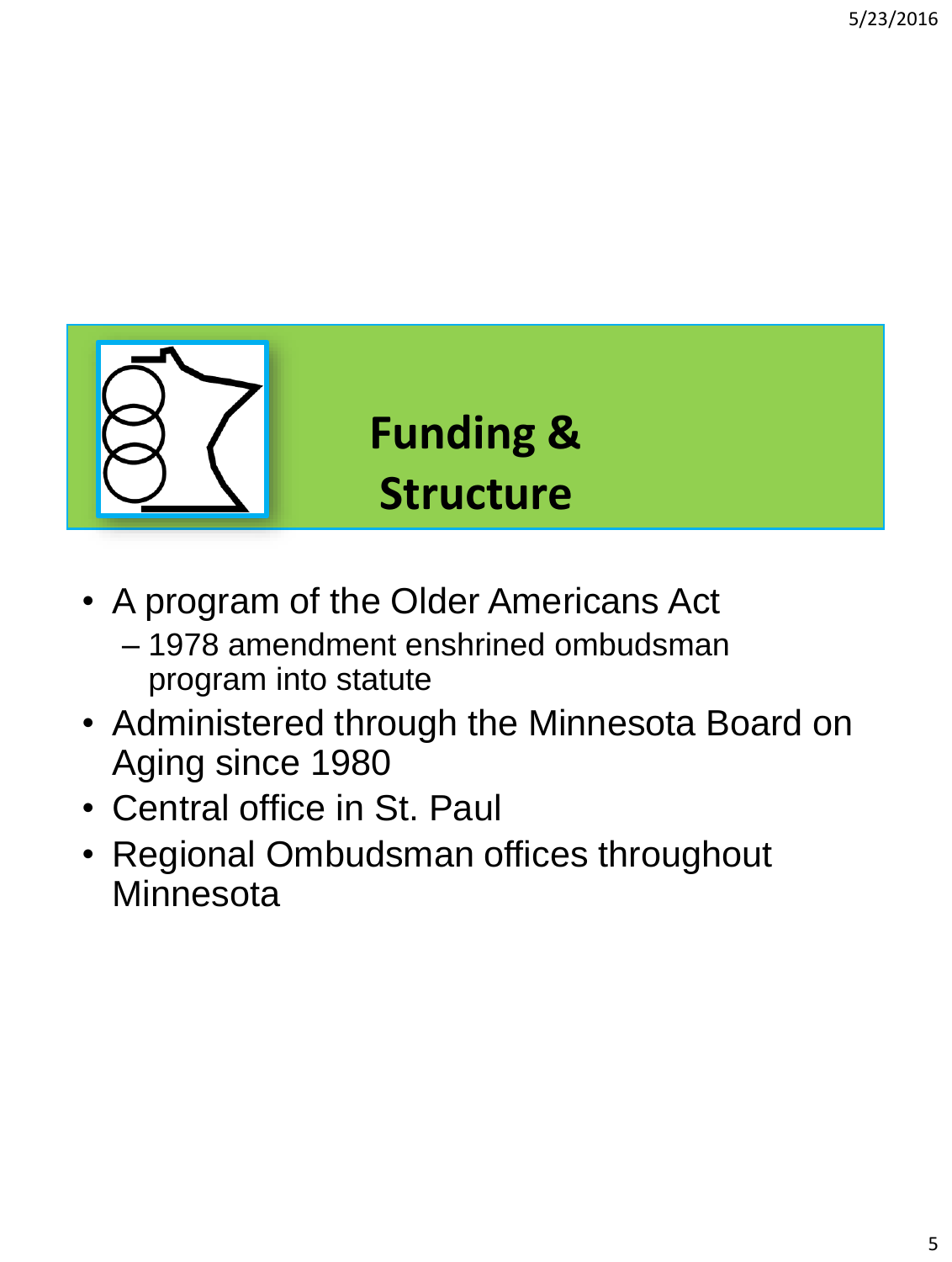

#### We serve consumers receiving services from:

Nursing homes and boarding care homes Licensed home care agencies, including assisted living and non-licensed personal care provider organizations Housing With Services establishments Certain Adult Foster Homes Ombudsman services are free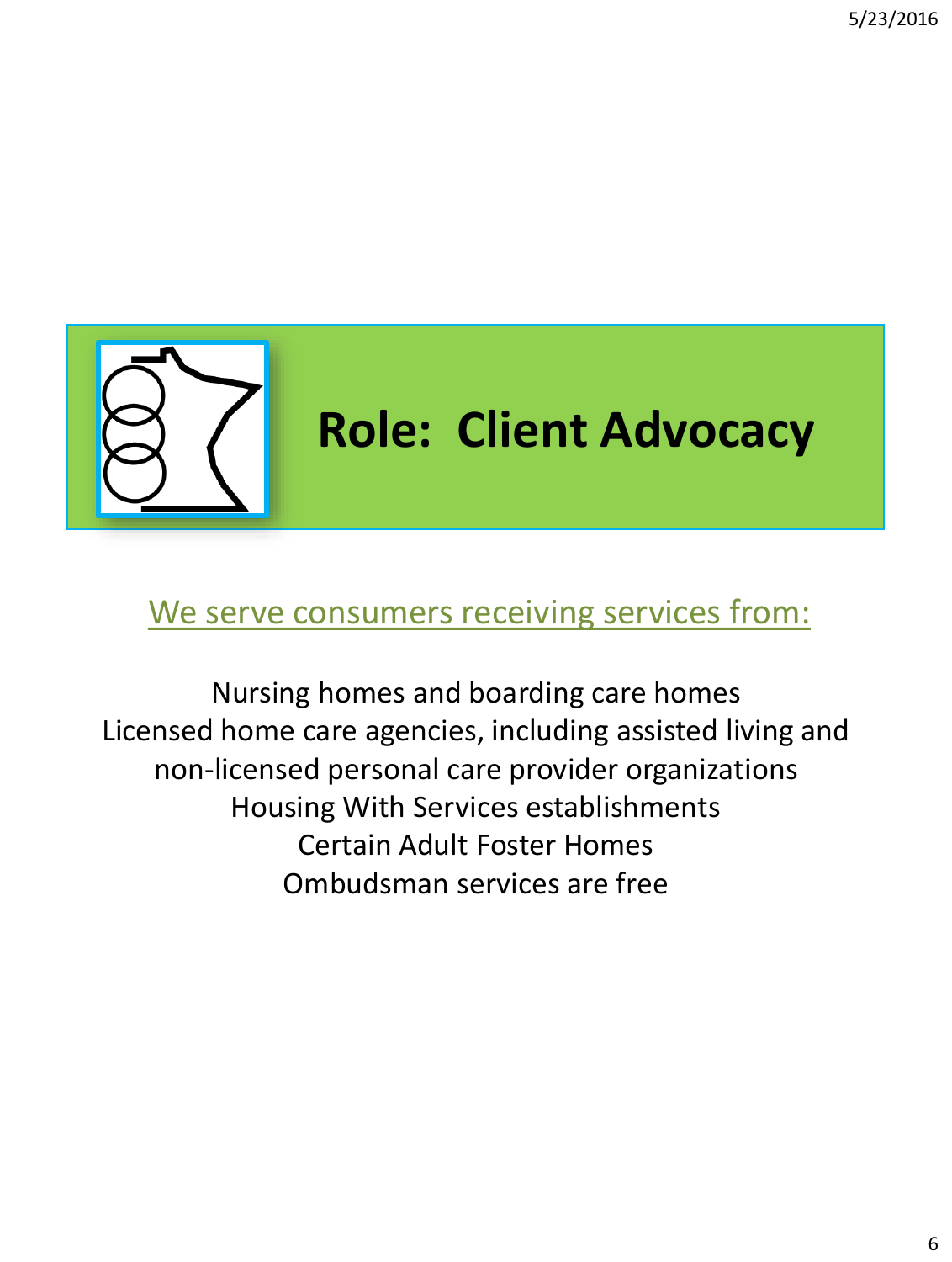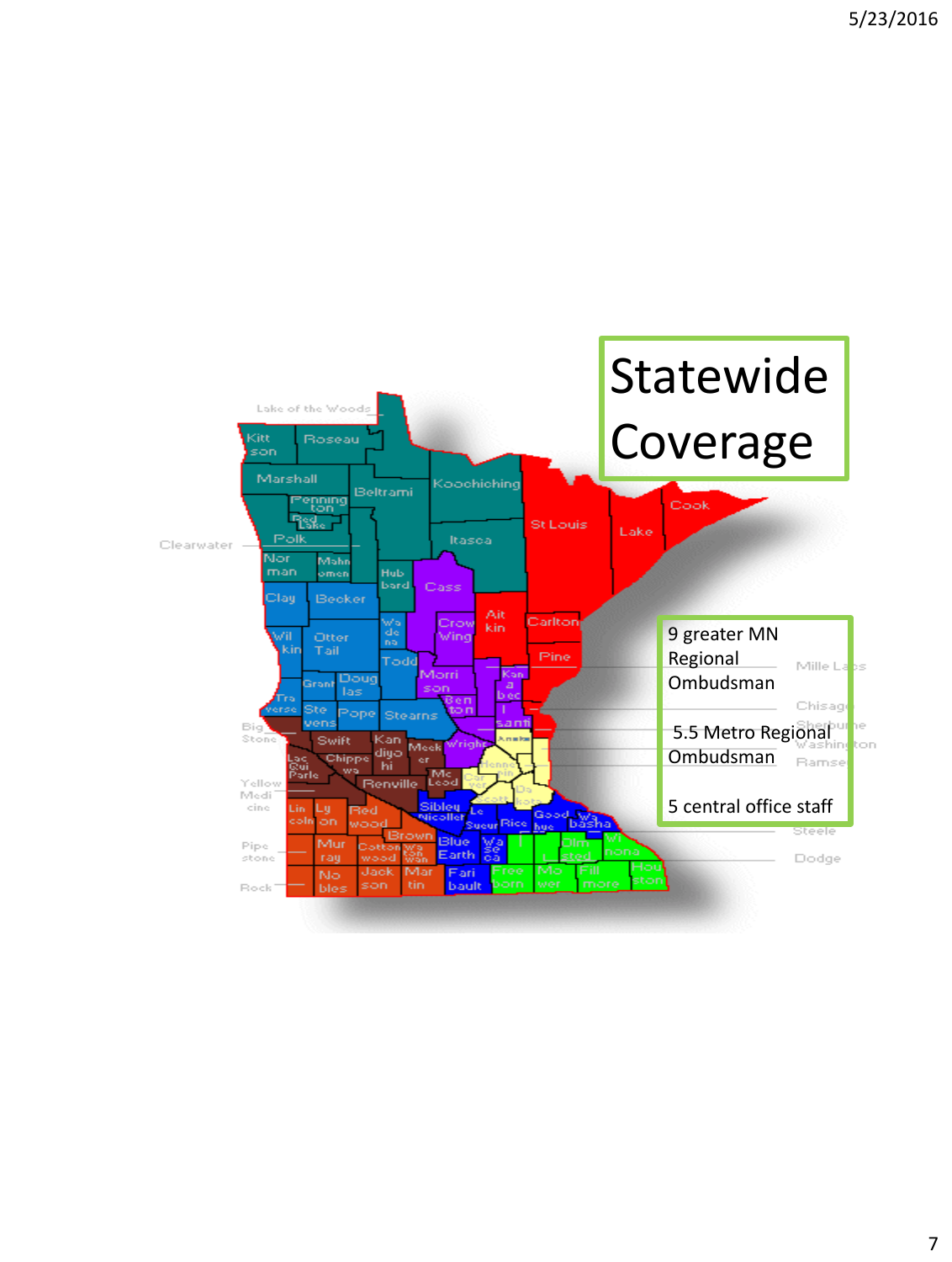

# **Long-Term Care Issues:**

Quality of care and services Quality of life Rights Access to services Service termination Discharge or eviction Public benefits programs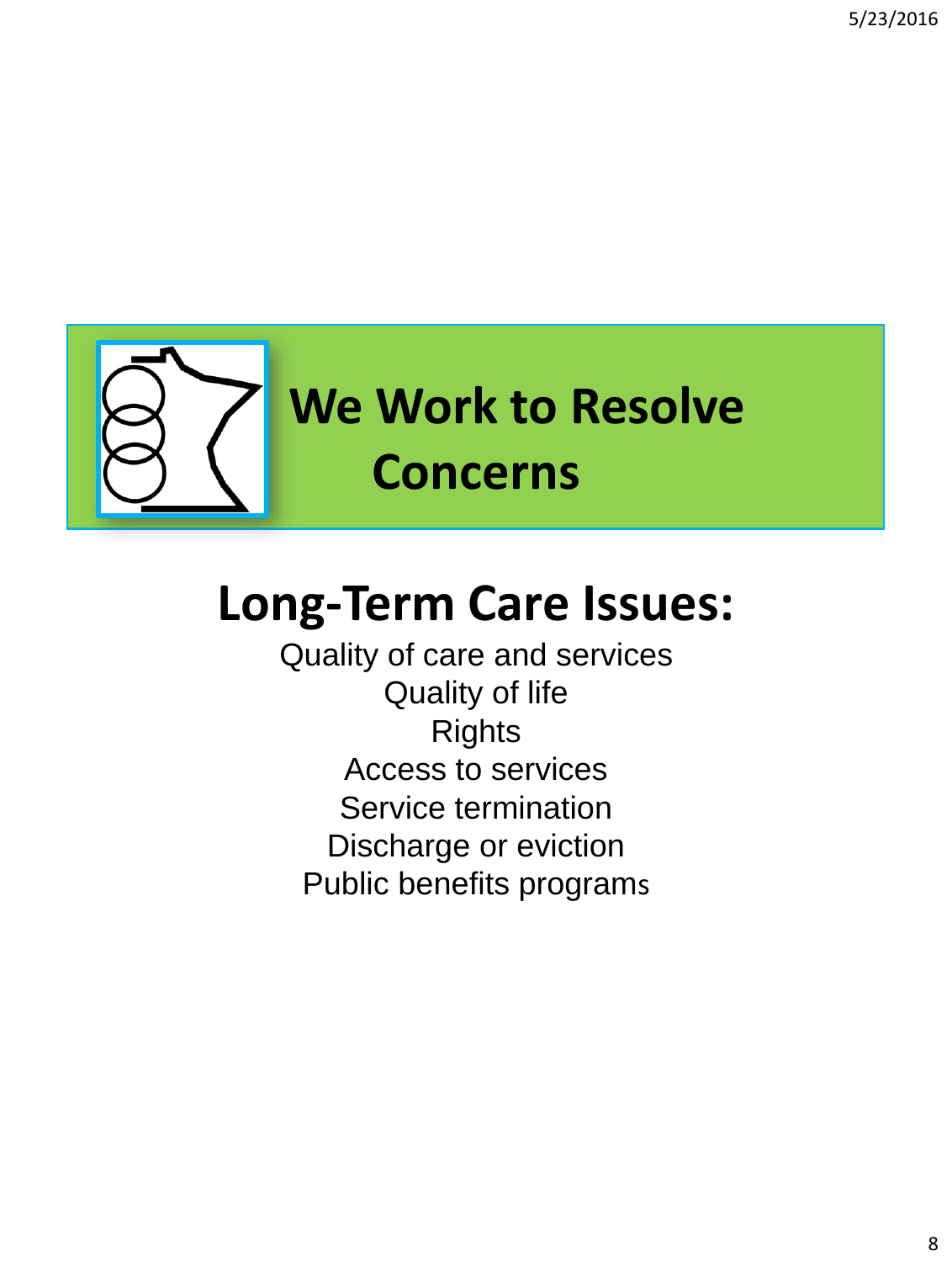5/23/2016



# **main intake 651-431-2555 1-800-657-3591 TTY, please call 711**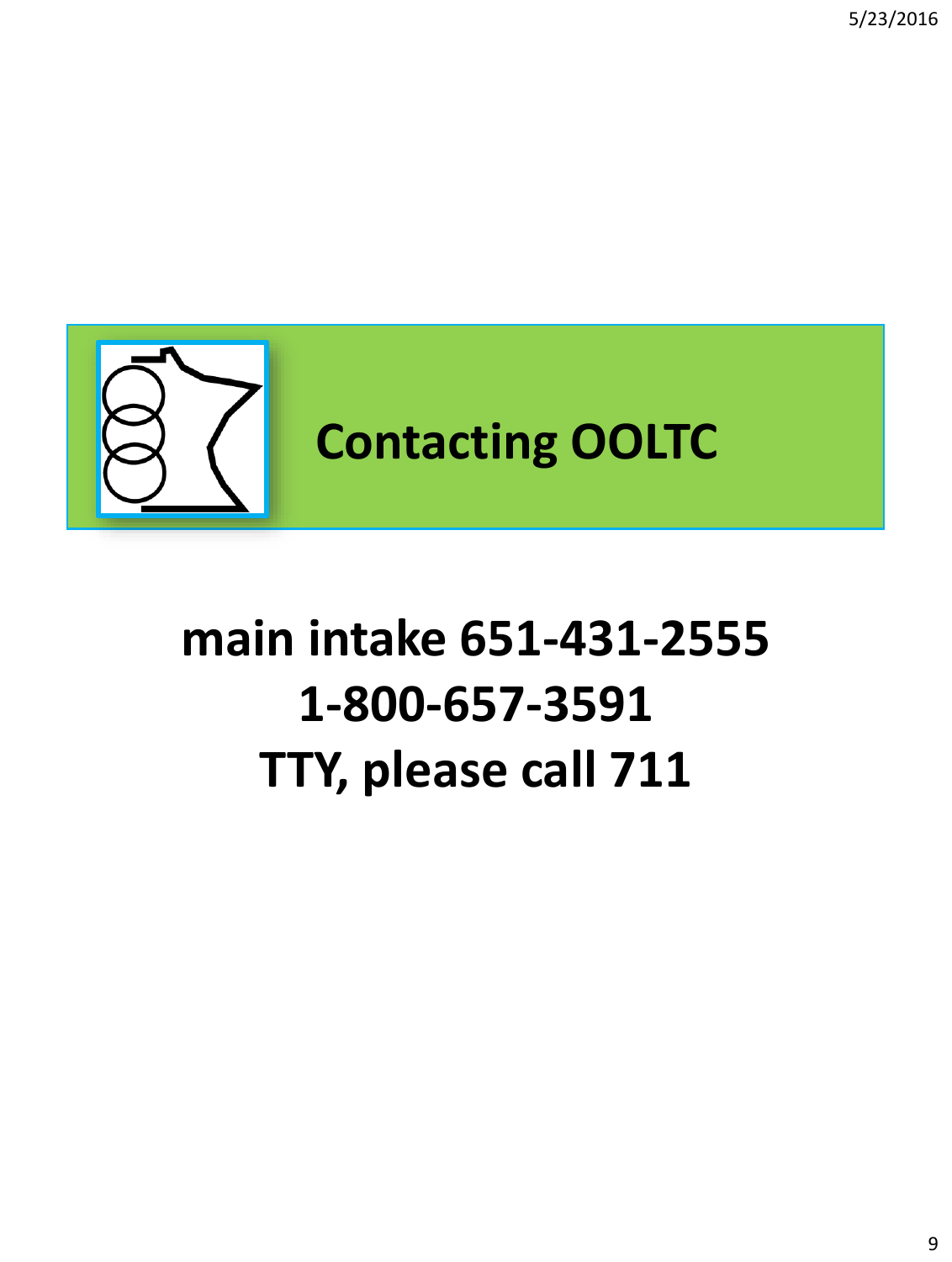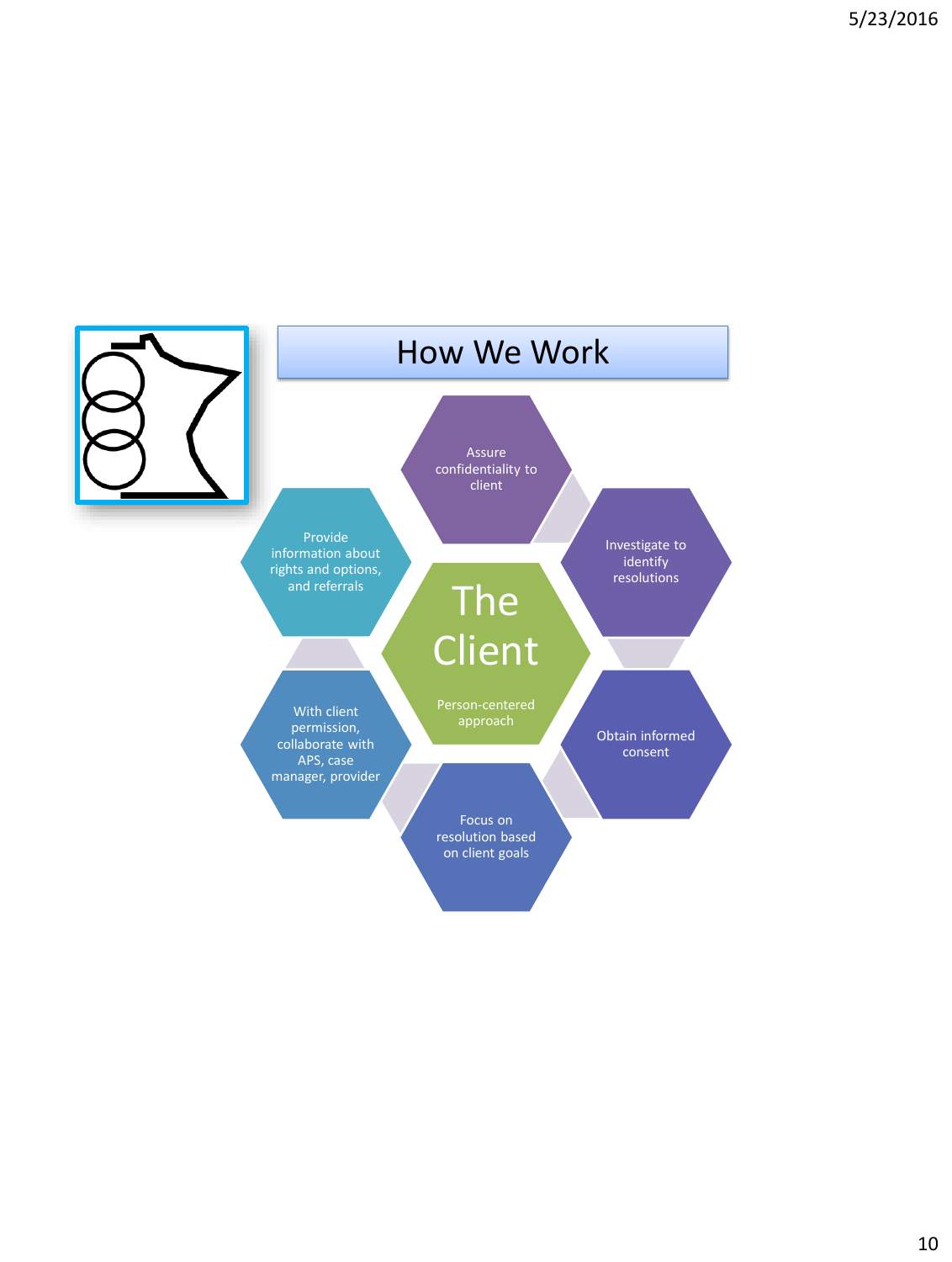

 $\rightarrow$  Both entities charged with protecting and advocating for health safety and welfare of **vulnerable adults; both essential to the adult protection system**

**Different sources of statutory authority-**

**-County Adult Protection: Minn. Stat. § 626.557 et. seq. -Ombudsman: 42 U.S.C. § 3058g; Minn. § Stat. 256.9742** 

**Different referral sources**

**Ombudsman takes direction from the client**

**Ombudsmen are not mandated reporters**

**Regional Ombudsman participate in many county-based vulnerable adult collaboratives across the state: multi-disciplinary case review of complex cases involving vulnerable adults**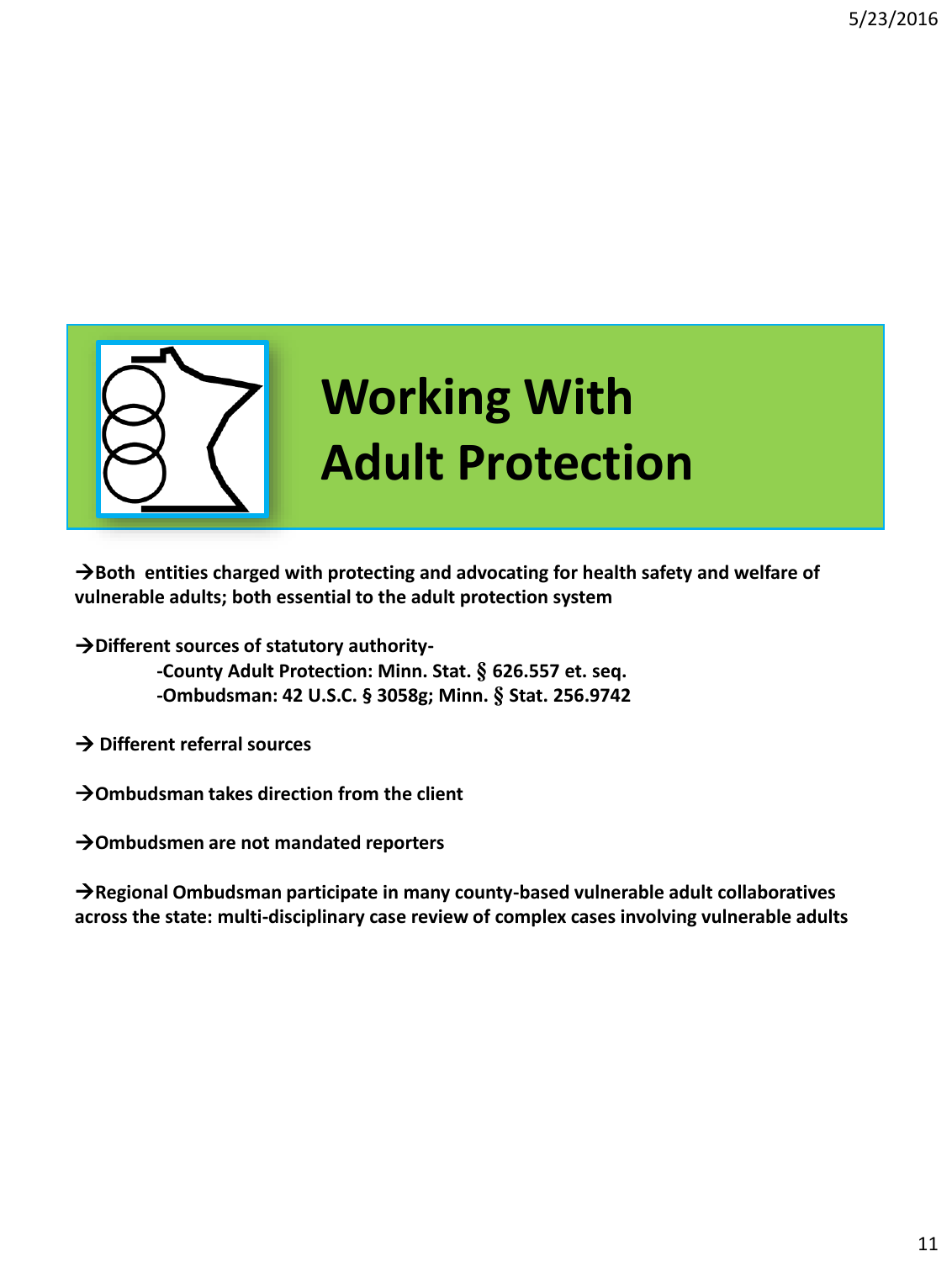

**Ms. Smith appointed her daughter to be her attorney-in-fact and her representative payee for Social Security funds shortly after moving into to Brookview Nursing Home.**

**Ms. Smith's daughter, Jane, is not paying the nursing home bill and not responding to calls from Brookview staff.**

**Over 6 months, Mrs. Smith's bill grew to \$30,000.** 

**Brookview issued a notice of involuntary discharge, made a report to MAARC, and a referral to the Office of Ombudsman.**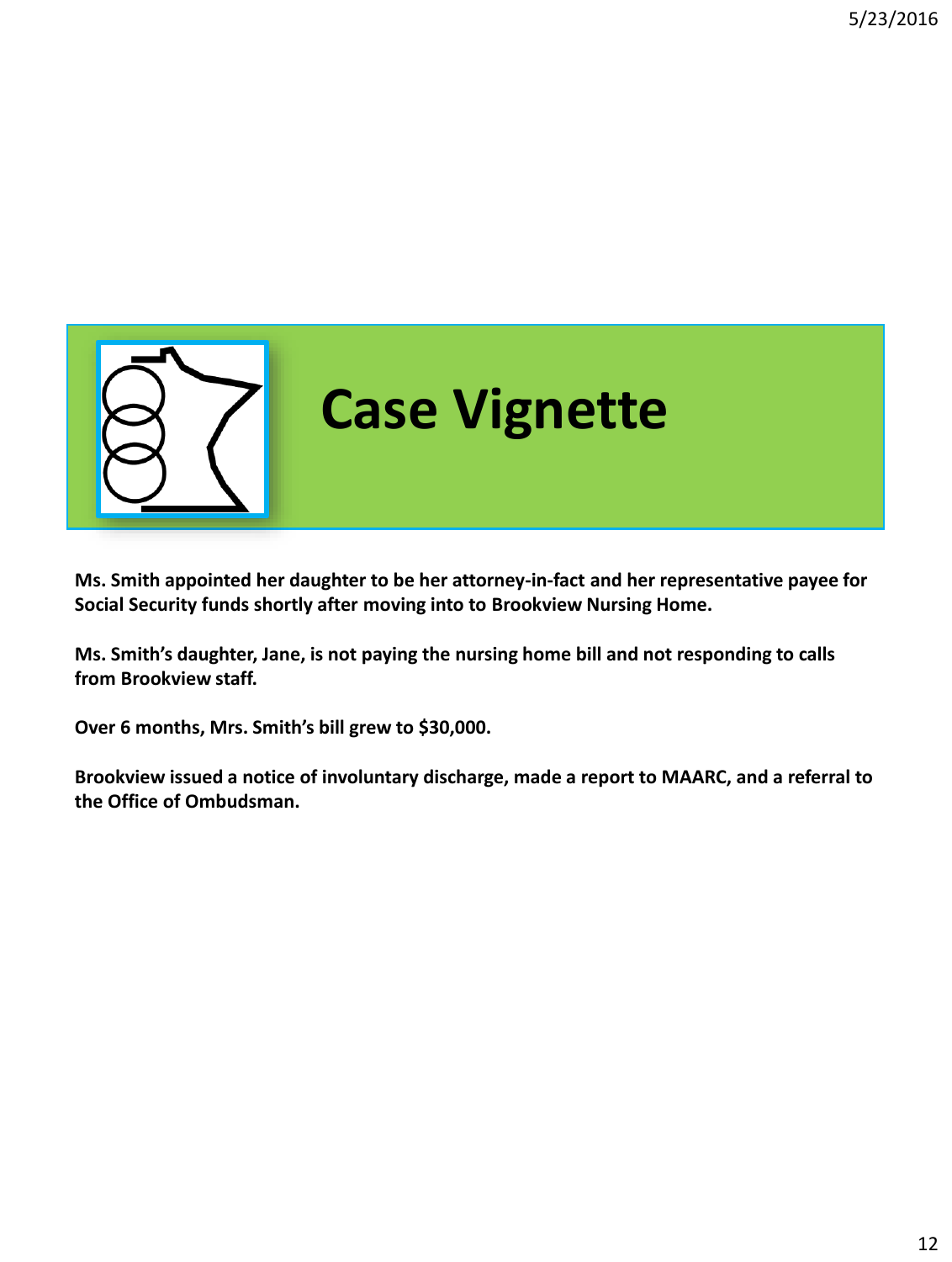

# **Case Vignette**

#### APS

- Investigates allegation of financial exploitation by daughter
- Takes or coordinates protective action if warranted
- Substantiates maltreatment (financial exploitation) if warranted
- Referral to local law enforcement to evaluate for criminal charges

#### Ombudsman

- Meets with client, obtains consent
- Appeals nursing home discharge
	- Make legal referrals
- Works with nursing home and resident to understand issues, processes: MA issues, discharge rights, options to resolve situation
- Tries to resolve discharge without hearing, if possible

#### Facility Staff

- Provides notice of non payment to resident and rep payee (if appropriate)
- Works with resident to redirect income if possible, may engage ombudsman and APS
- Discharge planning
- MA hardship waiver application if APS finds financial exploitation
- Deals with recouping its losses when discharge issues is resolved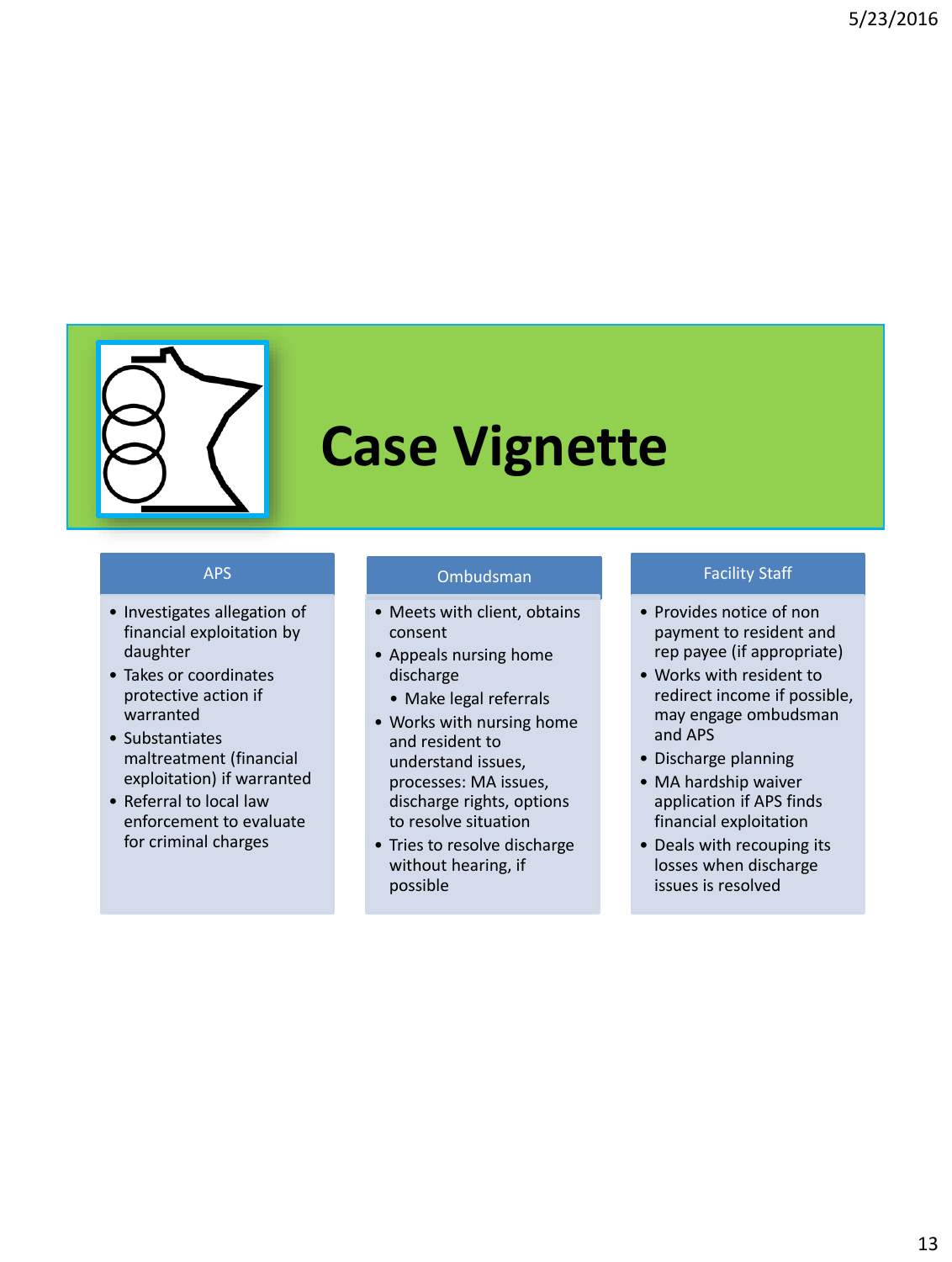### **A Day in the Life of an Ombudsman**

**-Phone call from angry family member that nursing home would not extend credit to loved one for facility beautician.**

**-meeting with Administrator to discuss plans to discharge a resident for non-payment; \$80,000 owed to facility.**

**-Hospital social worker requesting help finding placement for a level II sex offender in their hospital.**

**-Resident visit - family does not want their loved one to take morphine because it will "kill him." Resident is in local nursing home due to end stage cancer and advanced dementia. Facility staff feel it is abuse withhold pain medication.**

**-Voicemail from resident of housing with services/assisted living: "the food sucks"**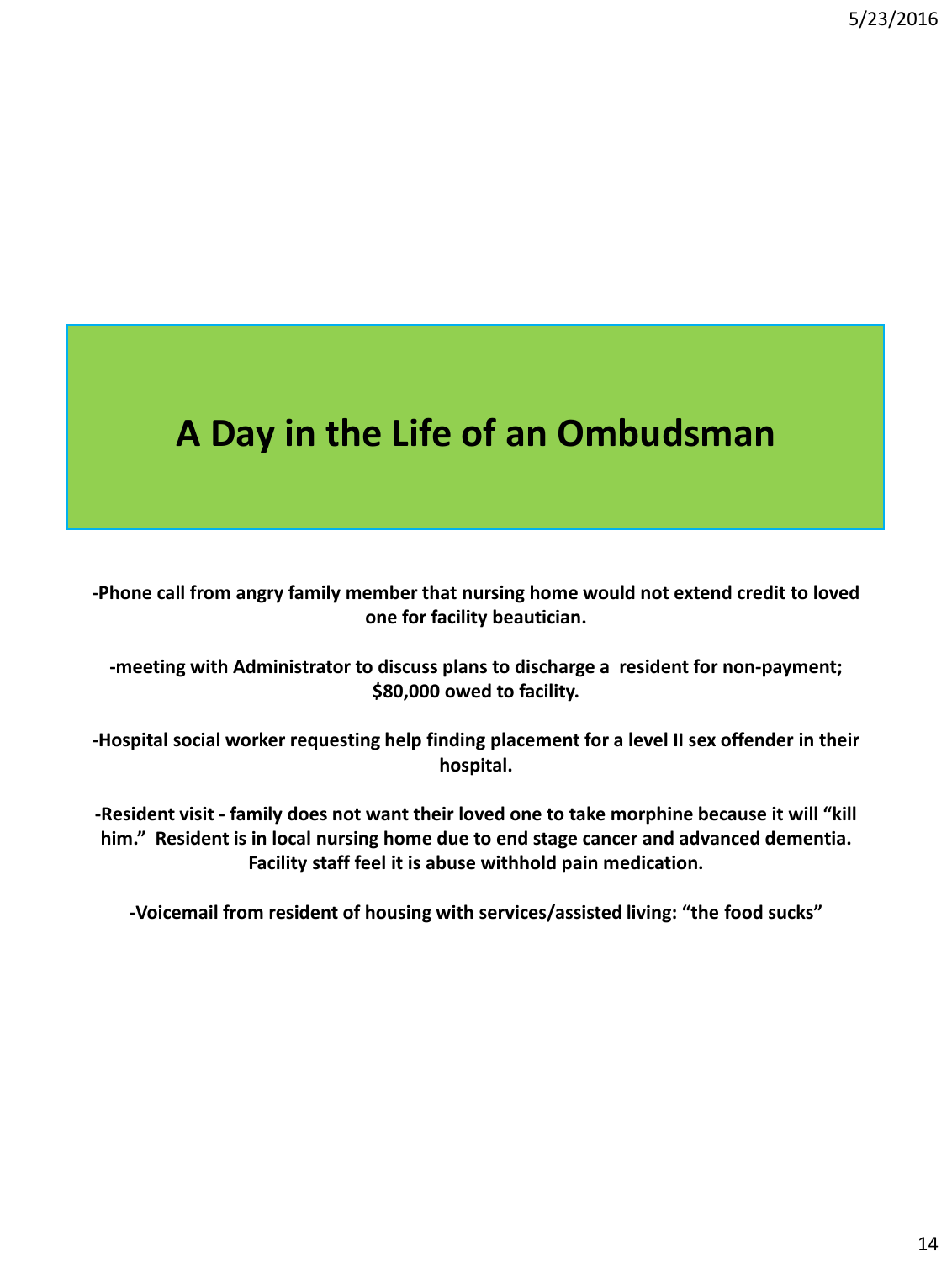

**"**Whether the APS system investigates reports of maltreatment in congregate care settings, it is critically important that APS systems coordinate with agencies such as the Long-Term Care Ombudsman and state licensing and regulatory bodies that also play a role in safeguarding the health and welfare of their residents."

-Draft Voluntary Consensus Guidelines For State Adult Protective Services Systems July 2015 available at: [http://www.aoa.acl.gov/AoA\\_Programs/Elder\\_Rights/Guidelines/index.aspx](http://www.aoa.acl.gov/AoA_Programs/Elder_Rights/Guidelines/index.aspx)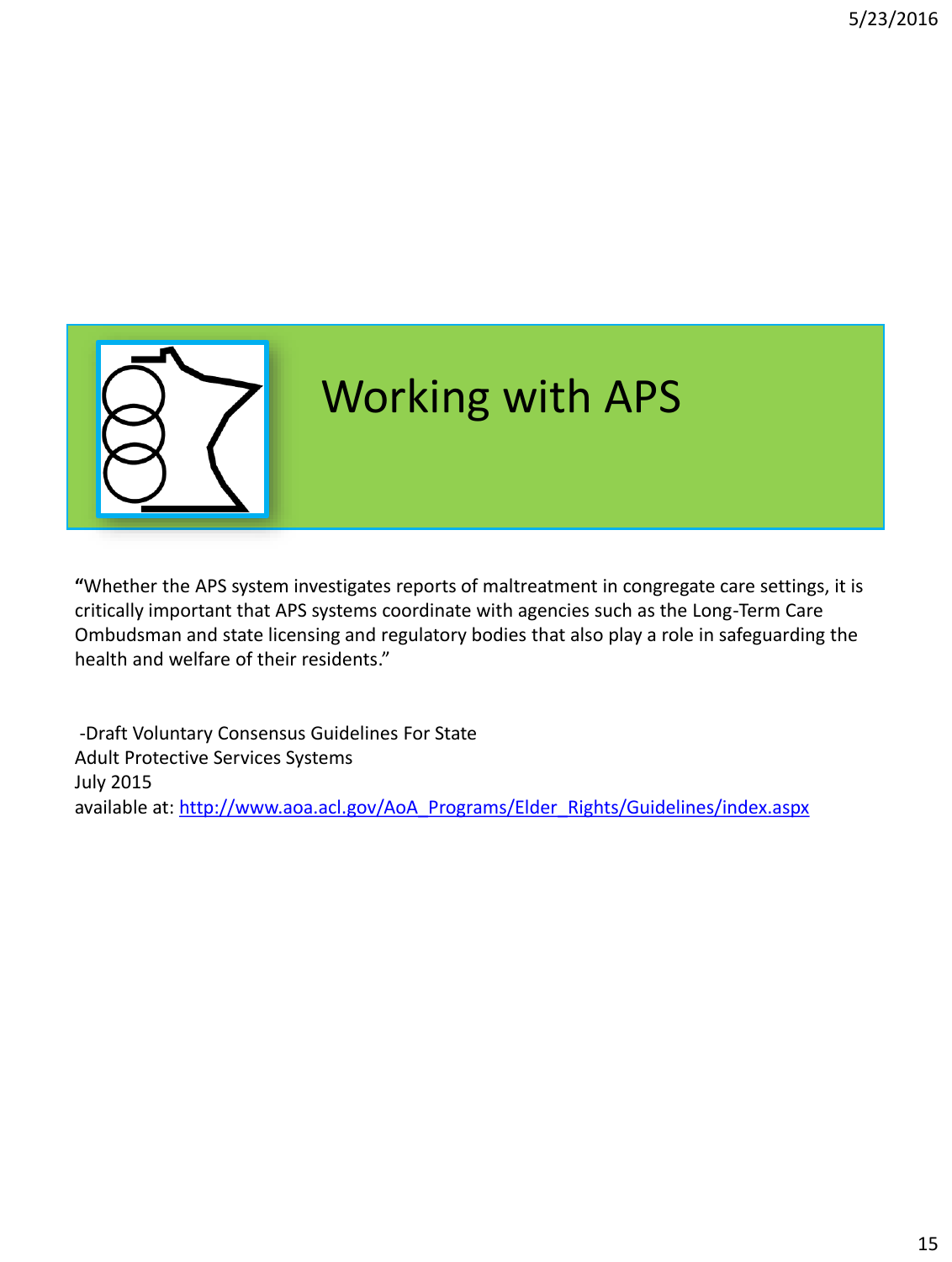

# **Who Contacts Us**

| Family/Friends                | 34% |
|-------------------------------|-----|
| Consumers                     | 28% |
| <b>Provider Staff</b>         | 15% |
| Social Service Staff & Others | 19% |
| Anonymous                     | 4%  |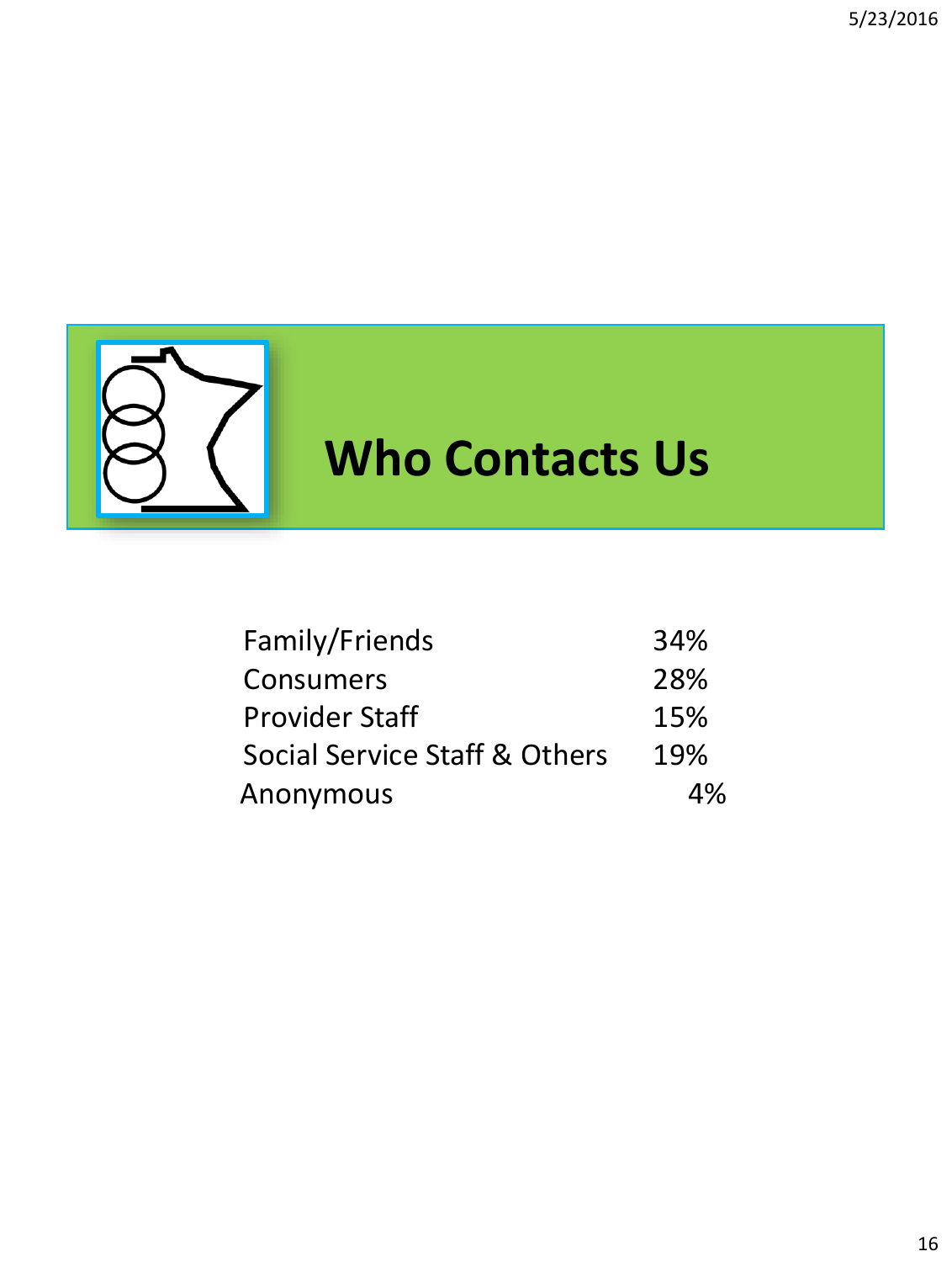

## **Advocacy Issues**

#### **Rights - 43%**

Admission/discharge, autonomy, finances, access to information **Care/Services - 35%** Direct care, staffing, abuse, rehab., restraints, policies/procedures

#### **Factors Outside Facility/Agency - 13%**

Certification/licensing, Medicaid (MA), legal (POA, guardianship) **Quality of Life - 9%**

Environment, dietary, activities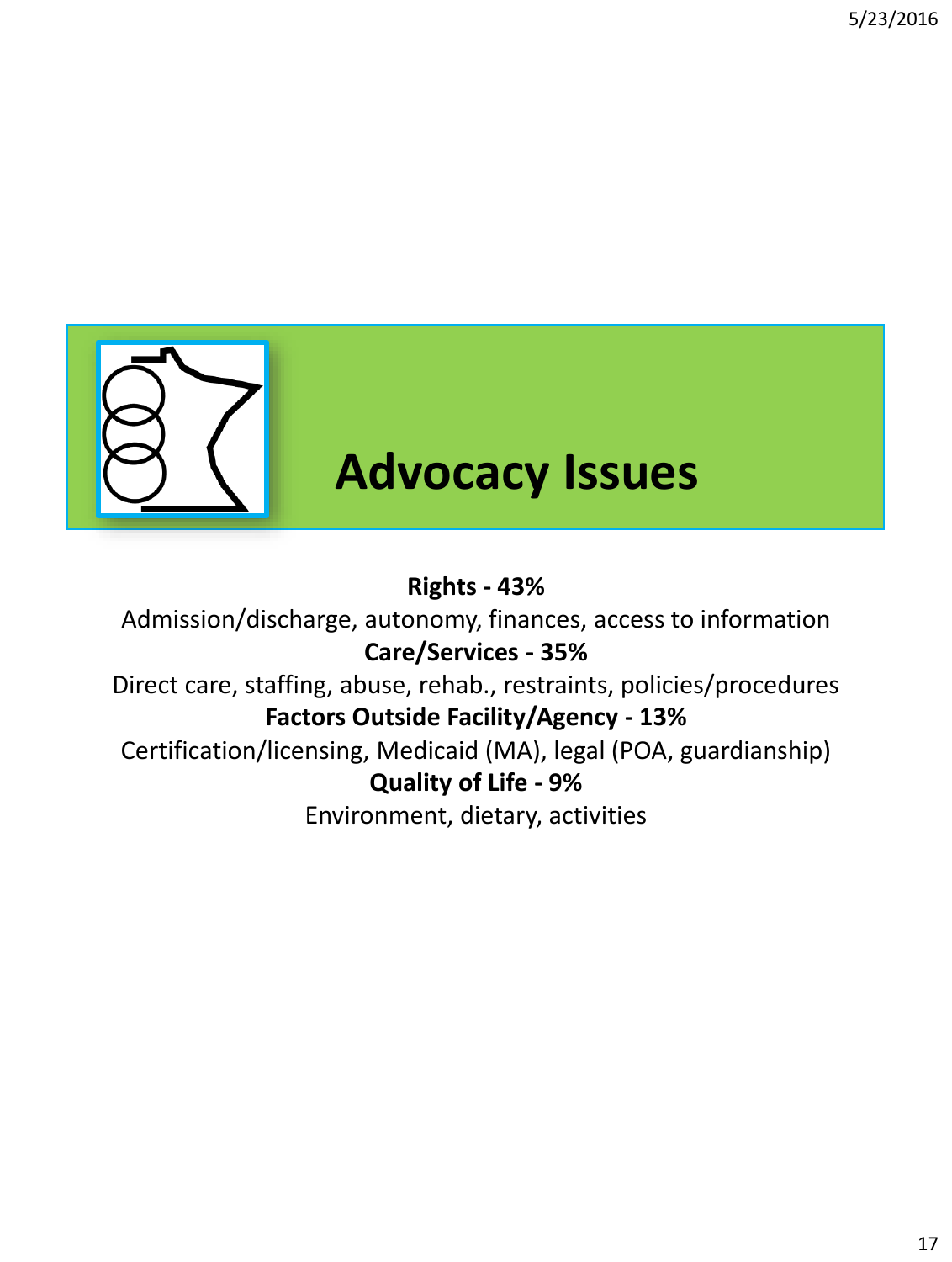

### **Volunteer Corps**

- 50 current assigned in NHs & HWS settings
- 30% serving over 10 years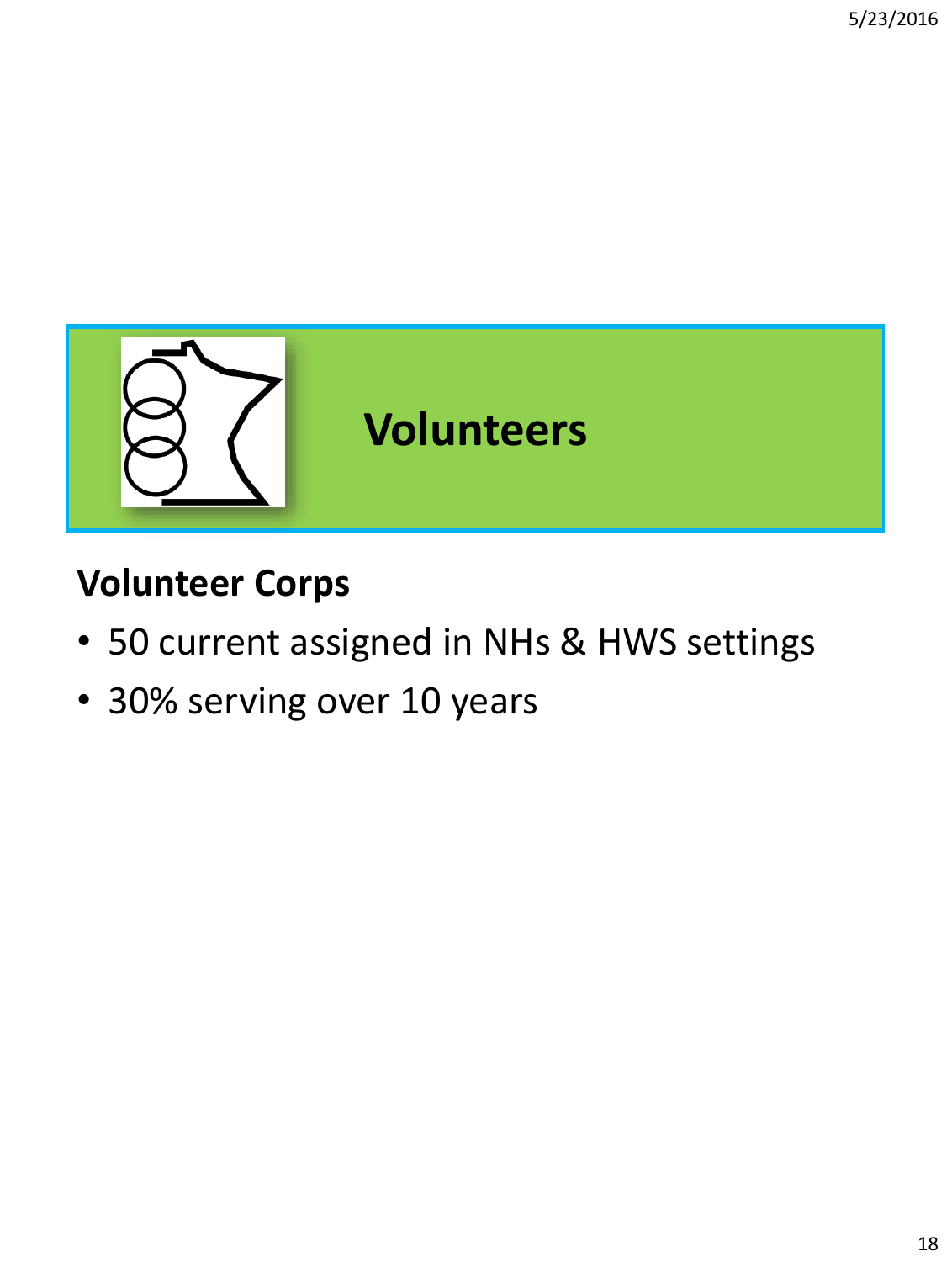

- 2,572 consumer complaints,
- 3,657 Consultations to individuals
- 1,526 Consultations to providers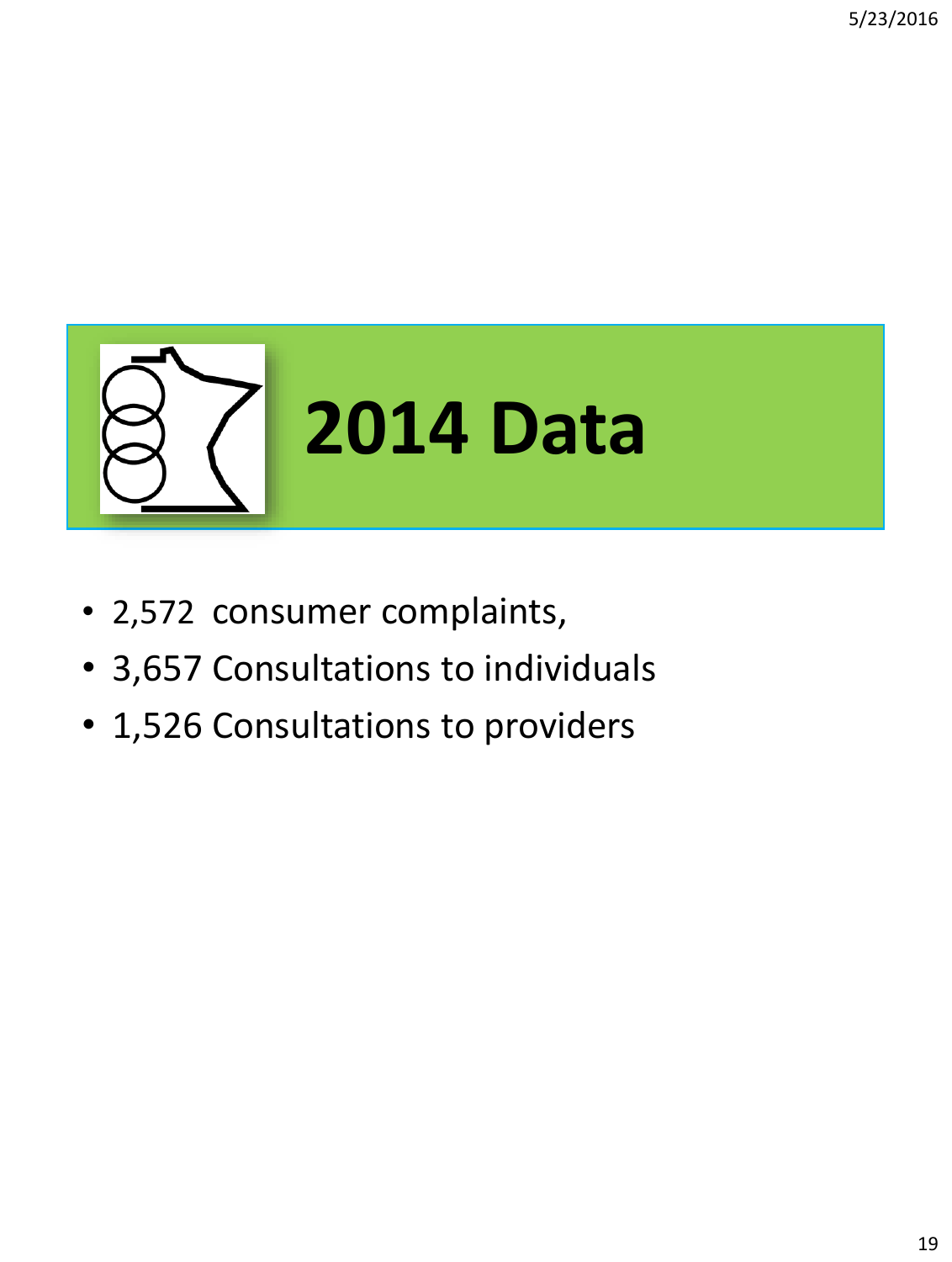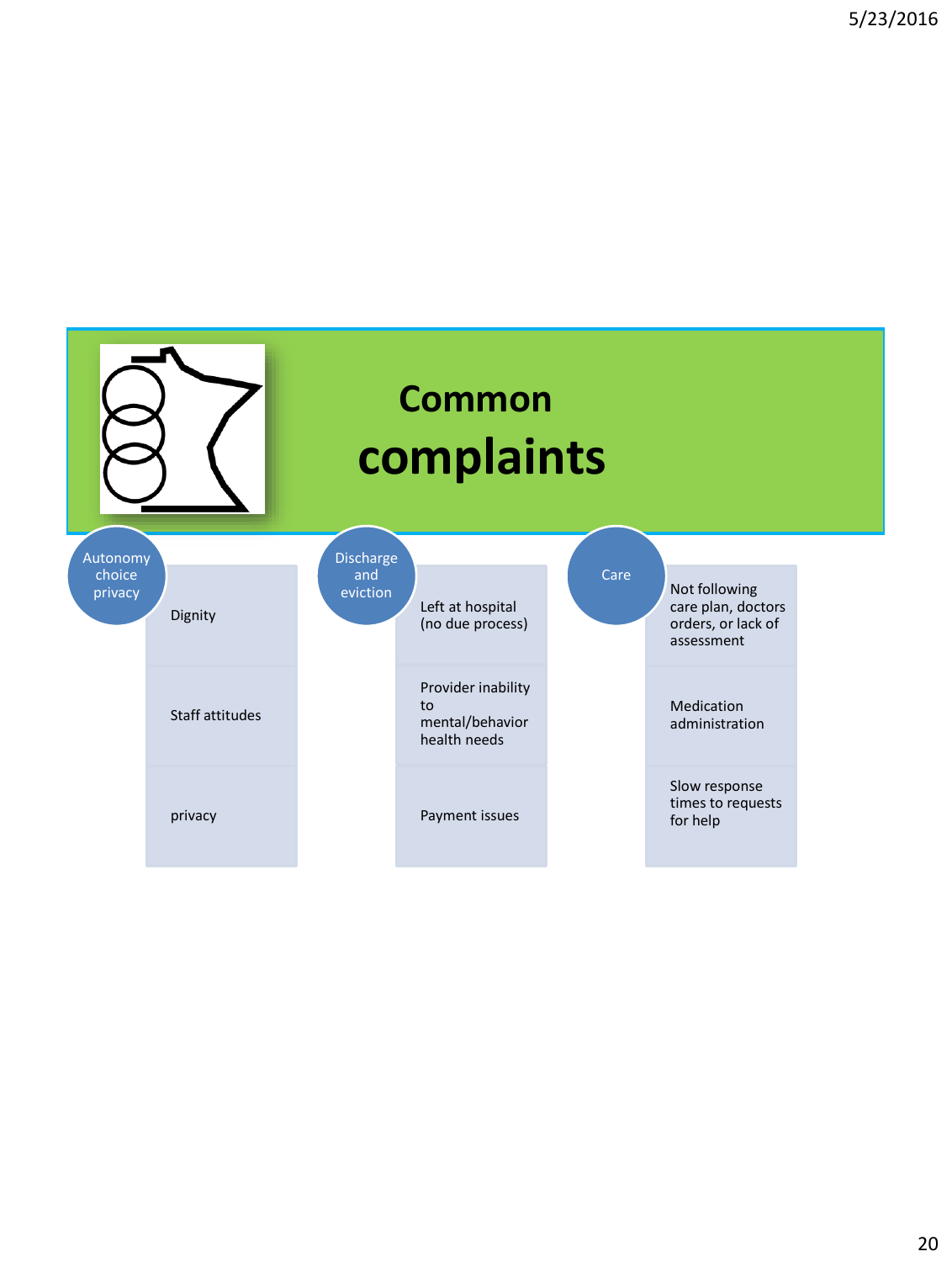

- Collaboration with Minnesota Department of Health, Department of Human Services, provider organizations, other advocacy groups, adult protection collaboratives, etc.
- Focus on using client experience and casework to inform our systemic advocacy efforts
- Reports and studies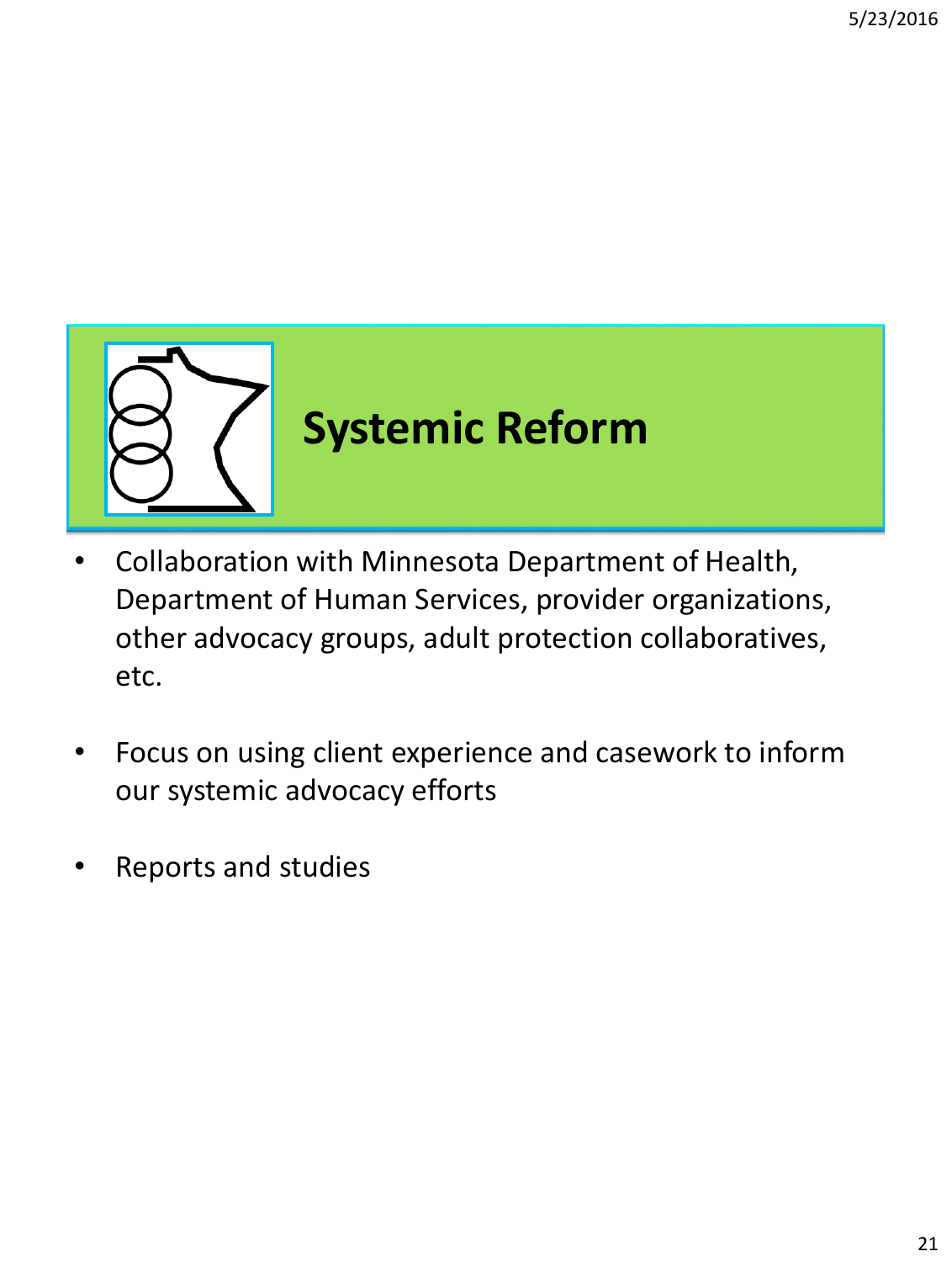

### **Policy Issues: Nursing Homes**

- Abuse and neglect especially financial exploitation
- Refusal to readmit after hospitalization and other involuntary discharge issues
- Reduction in use of anti-psychotic medication for people with dementia
- Mental health services
- Family conflict
- Retaliation and fear to report
	- especially under-represented populations (e.g. people who are deaf/hard of hearing, people who are GLBT)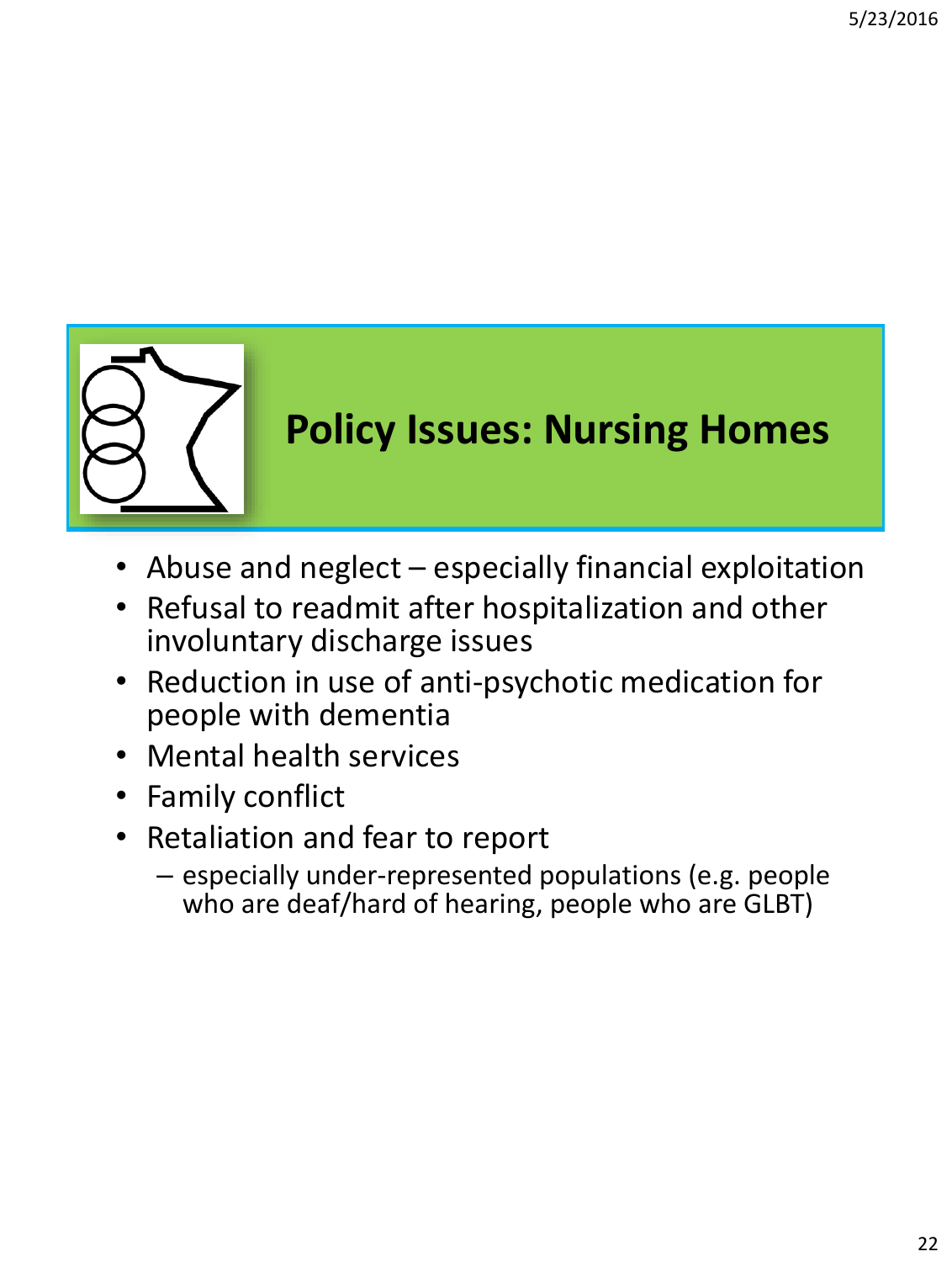

## **Policy Issues: Housing with Services a and Assisted Living Services**

- Fees
- Memory care
- Serving people with mental health challenges
- Eviction
- Affordable housing
- Staff training, staffing levels
- Consumer expectations and protections